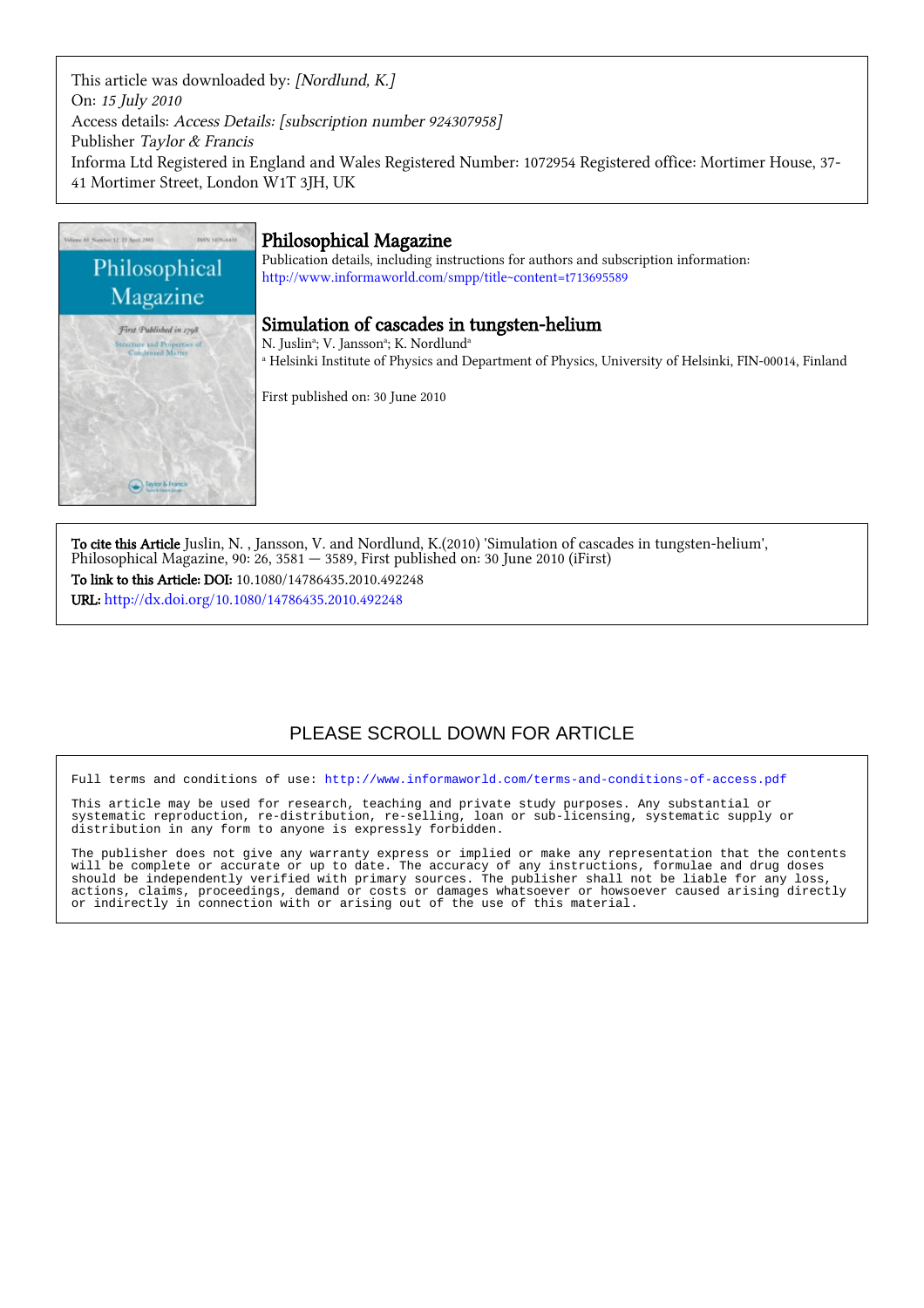

# Simulation of cascades in tungsten–helium

N. Juslin\*, V. Jansson and K. Nordlund

Helsinki Institute of Physics and Department of Physics, University of Helsinki, P.O. Box 43, FIN-00014, Finland

(Received 31 August 2009; final version received 5 May 2010)

Helium (He) is present in fusion reactor wall materials, and its effect on radiation damage must be taken into account. The effect of He on displacement cascades in tungsten (W) has been studied using molecular dynamics simulations. Three different W–W potentials were compared and found to differ, especially for the clustering of the vacancies formed in the cascades. While there are differences in the amounts of damage depending on the potential, the overall effect of He in interstitial positions was to increase the amount of damage, while He in substitutional positions reduces it, due to the effect He has on the recombination of tungsten interstititals.

Keywords: tungsten; helium; radiation damage; displacement cascade

#### 1. Introduction

Tungsten (W) is considered as a prime candidate for the divertor material in future fusion reactors, such as the ITER test reactor [1,2], due to its suitable mechanical and thermal properties and a low sputtering yield. Due to deposition of helium (He) from the fusion plasma, as well as energetic neutron radiation induced  $(n,\alpha)$ transmutation reactions [3], tungsten in fusion reactors will contain small amounts of He [4]. The effect of He on material properties, He retention and diffusion [5–7], trapping [8], bubble formation [9,10], blistering [11], etc., has been studied previously; however, the effect on the primary damage formation due to displacement cascades is not known.

Molecular dynamics (MD) simulation is a valuable tool for studying the onset of primary damage due to displacement cascades. The length and time scales are in the range of tens of nm and tens of ps, respectively, which is well within reach of MD calculations, while not easily observed experimentally. Displacement cascade damage in pure W has been studied previously [12–14]. Several different interatomic potentials have been used to investigate cascade damage in W [15–18], but the amount and clustering of the formed defects is similar.

The effect of helium on displacement cascades in iron [19] and iron–chromium [20] has been studied recently. At the relatively high concentrations of 1 atomic percent (at.%) interstitial He, a significant increase in damage formation is seen,

<sup>\*</sup>Corresponding author. Email: niklas.juslin@helsinki.fi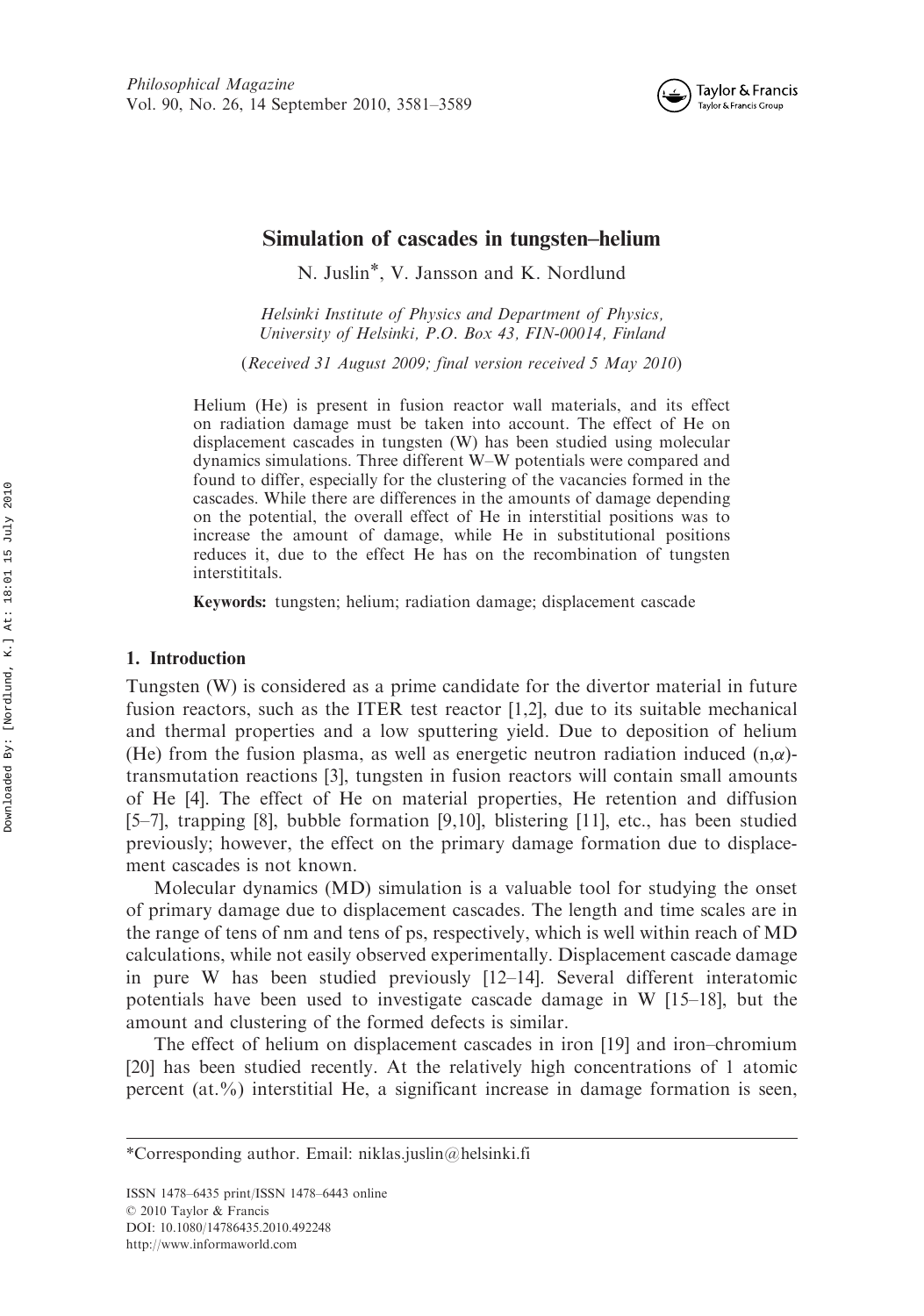| 2 keV            | Pure           | $0.1\%$ He     | $1.0\%$ He     |
|------------------|----------------|----------------|----------------|
| AT               | $2.6 \pm 0.1$  | $3.4 \pm 0.1$  | $4.1 \pm 0.1$  |
| D                | $3.6 \pm 0.3$  | $4.2 \pm 0.1$  | $6.1 \pm 0.2$  |
|                  | $2.8 \pm 0.1$  | $3.8 \pm 0.1$  | $10.3 \pm 0.2$ |
| 5 keV            |                |                |                |
| D                | $7.5 \pm 0.7$  | $11.8 \pm 0.2$ | $11.8 \pm 0.2$ |
| $20 \text{ keV}$ |                |                |                |
| D                | $17.9 \pm 1.1$ |                | $44.7 \pm 1.7$ |
|                  |                |                |                |

Table 1. The number of Frenkel pairs with He initially in interstitial positions. The results for pure W are, for the D potential from Ref. [12] and for the AT and J potentials from Ref. [13].

while a decrease is observed for substitutional He. At  $0.1$  at.% He, the effect is not statistically significant. As these are body-centered cubic metals like tungsten, similar results can be expected. There are, however, large differences in He, vacancy and self-interstitial defect properties and thermal properties between iron and tungsten, which can affect primary damage formation.

Most of the cascade studies in pure W have been done in the low keV range. As the effect of He can be expected to be more pronounced at higher energies, due to more total damage, we have compared how He affects cascades in tungsten for three W potentials for 2 keV recoils, which is the highest energy studied in the literature for pure W for these potentials. For the potential by Derlet et al. [18], for which higher energy recoils have been studied, we also studied 5 keV and 20 keV recoils.

Many different interesting initial He positions could be considered, and in a fusion reactor, many factors will determine the He content and microstructure. In addition, one would always find deuterium and other defects in a real divertor. While He will be found in both interstitial or substitutional positions and, in particular, He bubble formation is an issue in a real material, in this paper, we focus on all He either in interstitial or all He in substitutional positions initially, with a relatively short equilibration time, in order to study the basic effect of He. The He concentrations used were 0.1 at.% and 1.0 at.%.

### 2. Methodology

Three W–W interatomic potentials were compared in this work. The Ackland– Thetford (AT) [16], the Juslin et al. (J) [17] and the Derlet et al. (D) [18]. The AT potential is an improved version of the Finnis–Sinclair potential [15]. For D the repulsive part is by Björkas et al. [12]. The AT and D potentials are Finnis–Sinclair type potentials, which are similar to the embedded atom method, and the J potential is a bond order potential of Tersoff type. The potentials have all been developed with different applications in mind, yet perform relatively similarly for low keV cascades in pure W (see Tables 1 and 2).

For W–He, the potential developed by Henriksson [11] was used. It was developed to describe He interstitials and bubbles in W for the AT potential, but can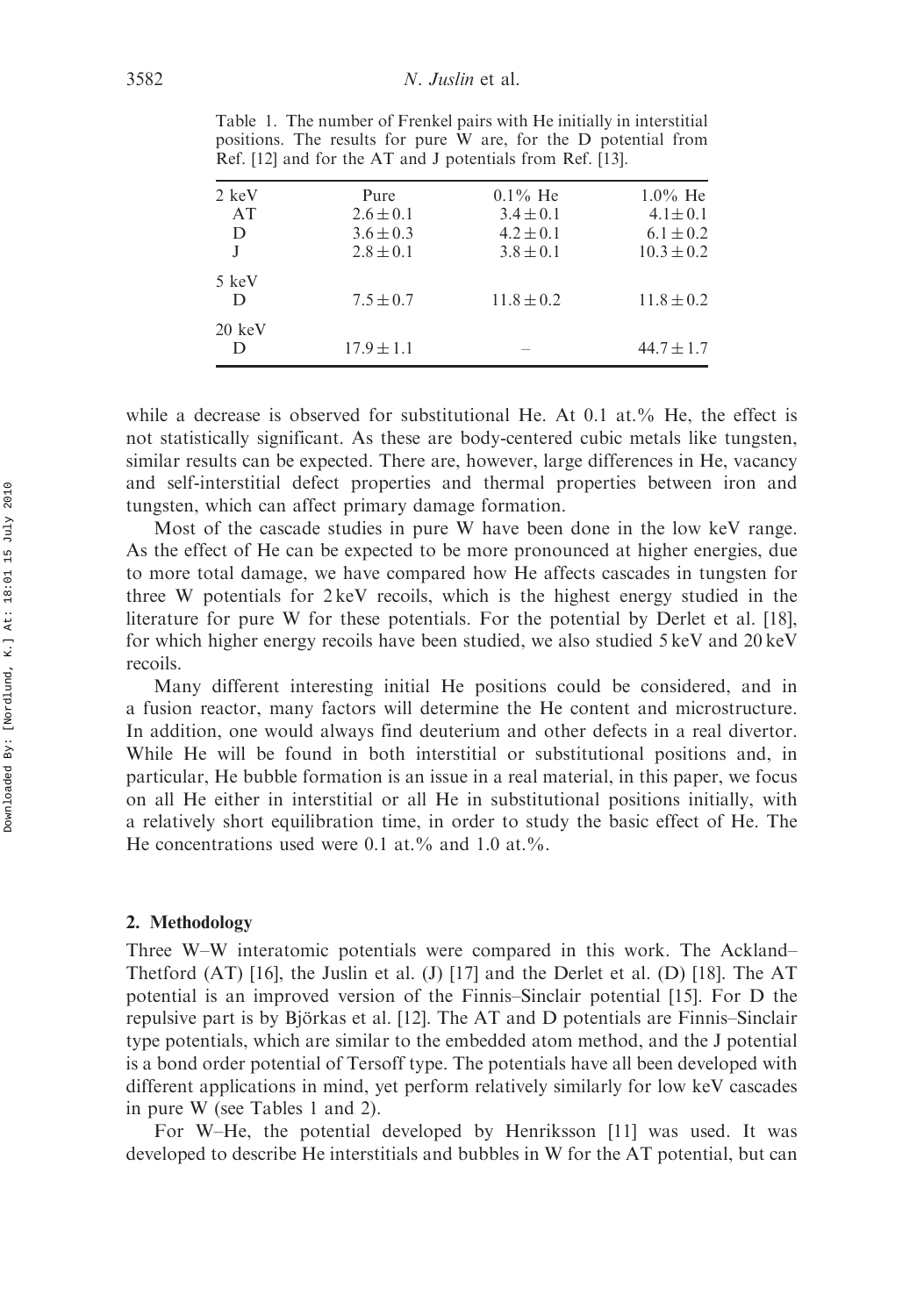|                | AT                                 |                                    |                                    | Ð                                  |                                    |                                    |
|----------------|------------------------------------|------------------------------------|------------------------------------|------------------------------------|------------------------------------|------------------------------------|
|                | Pure                               | $1.0\%$ He                         | Pure                               | $1.0\%$ He                         | Pure                               | $1.0\%$ He                         |
| V<br><b>SI</b> | $0.28 \pm 0.04$<br>$0.24 \pm 0.04$ | $0.04 \pm 0.01$<br>$0.21 \pm 0.03$ | $0.24 \pm 0.08$<br>$0.31 \pm 0.07$ | $0.23 \pm 0.02$<br>$0.29 \pm 0.03$ | $0.22 \pm 0.04$<br>$0.24 \pm 0.04$ | $0.07 \pm 0.01$<br>$0.20 \pm 0.01$ |

Table 2. The fraction of vacancies (V) and self-interstitials (SI) that are in clusters, as described in the text, for 2 keV cascades. The results for pure W are, for the D potential from Ref. [12] and for the AT and J potentials from Ref. [13].

Table 3. The interstitial and substitutional formation energies for He in W for the different potentials and DFT. Formation energies are given in eV. The tetrahedral interstitial is unstable with the AT potential.

|                                             | AТ                                     |                   |            | <b>DFT</b> [8,21]                 |
|---------------------------------------------|----------------------------------------|-------------------|------------|-----------------------------------|
| Tetrahedral<br>Octahedral<br>Substitutional | $\overline{\phantom{a}}$<br>7.8<br>6.3 | 8.8<br>9.0<br>6.2 | 8.3<br>8.2 | 6.2<br>$6.4 - 6.5$<br>$4.7 - 5.0$ |

be expected to perform similarly for other potentials that describe W well. Since its development, recent ab initio results [8,21] indicate that it overestimates the formation energy of interstitials and the ground state position depends on the W potential used (see Table 3). There is also an old W–He potential from 1972 by Wilson [22] which underestimates the formation energy and gives a ground state position that does not agree with density functional theory (DFT) calculations. For He–He, the Beck potential [23] was used.

The simulations were performed with the MD code PARCAS.<sup>1</sup> The simulation cells were constructed as a BCC lattice of W atoms with He atoms randomly distributed in either octahedral interstitial or substitutional positions. Cells with 0.1 at.% or 1.0 at.% He were used. The simulation cells were at first relaxed for 25 ps at zero pressure and 300 K, after which an atom near the center was given a recoil energy of 2 keV, 5 keV or 20 keV in a random direction. The temperature dependence was not investigated in this work, but can be expected to be similar to that found in iron–helium by Lucas and Schäublin [19], where the effect of He is more pronounced with increasing temperature. The temperature was controlled using the Berendsen method [27]. A variable time step, periodic boundaries in all three dimensions and electronic stopping were used. Temperature scaling with a constant of 100 fs was applied in the cell's border regions, which have a thickness of one lattice parameter. The simulation was stopped if the kinetic energy of a border atom was larger than 10 eV and restarted with the recoil atom placed farther away from the border. In the simulation of a  $2 \text{ keV}$  recoil in a cell with  $0.1\%$  He, a border energy threshold of 15 eV was used, as energies around 10 eV were observed at the beginning of the initial equilibration. While only an issue for the first few time steps, the threshold was unchanged when the recoil was introduced. During the recoil and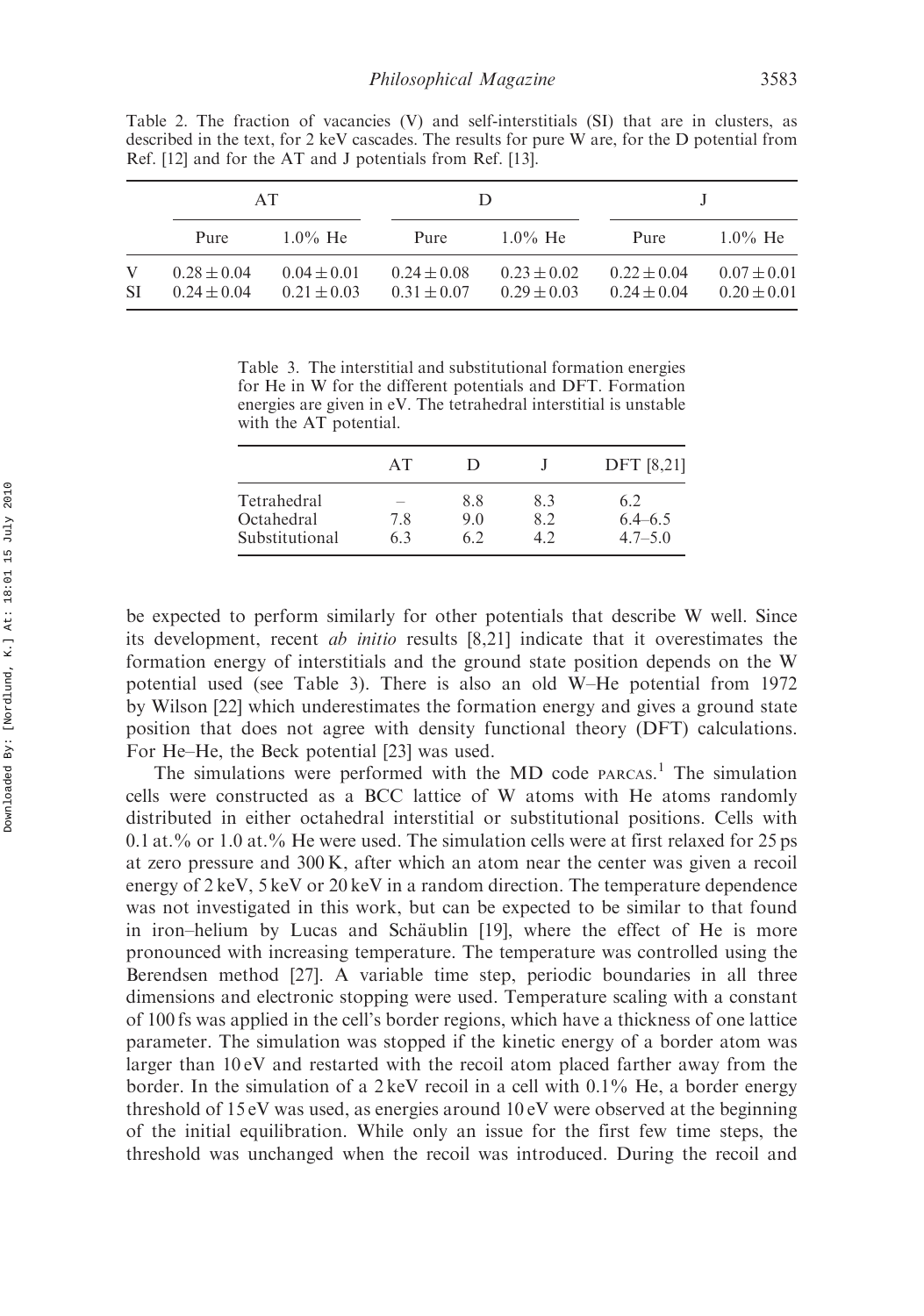|                        | Number of events |     |     |                          |              |                          |              |
|------------------------|------------------|-----|-----|--------------------------|--------------|--------------------------|--------------|
| Recoil energy<br>[keV] | $%$ He           | D   |     | AT                       | Time<br>[ps] | Box size<br>$\times a_0$ | No. of atoms |
| ∍                      | 0.1              | 100 | 100 | 100                      | 50           | 31                       | 59 641       |
|                        | 1.0              | 100 | 100 | 100                      | 50           | 31                       | 60183        |
|                        | 0.1              | 100 |     |                          | 50           | 42                       | 148 324      |
|                        | 1.0              | 100 |     | $\overline{\phantom{a}}$ | 50           | 42                       | 149672       |
| 20                     | 1.0              | 10  |     |                          | 50           | 67                       | 607602       |

Table 4. The simulations performed with interstitial He. For substitutional He, the same simulations were performed for 2 and 5 keV, with 59 582 and 148 176 atoms, respectively.

cooling down of the cascade, the energies of border atoms were below the 10 eV threshold as in the other cases. Information about the amount of He in the simulation cells, the simulation time and the size for the simulation cells for each recoil energy and potential, is given in Table 4.

The simulations were analyzed using Wigner–Seitz cells in order to find defects in the atom lattices. Thus, a cell without a W atom corresponded to a vacancy, while cells with more than one W atom were defined as self-interstitials. A vacancy and self-interstitial clustered fraction were calculated. The vacancy cluster analysis used the second nearest neighbor distance as a cutoff radius, while the third nearest neighbor distance was used for interstitials, in order to be comparable with earlier work on pure W [12,13].

## 3. Results and discussion

During the 25 ps equilibration before the recoil is introduced, the He atoms migrate and some cluster together. The amount of clustering is, however, limited, as the He atoms cannot easily displace a W atom from its lattice point due to the high formation energy of a W Frenkel pair, creating space for He bubbles (as opposed to Fe and FeCr where this occurs [20]). For 1% He initially in interstitial positions, 1–3 He generally occupy the same Wigner–Seitz cell as a W atom. Clusters spread over several Wigner–Seitz cells also form, but the sizes are still limited to less than 10 He atoms. For substitutional He, some of the He migrated from the vacancy they initially occupied, and ended up as interstitial He or often getting trapped by other substitutional He, forming He-vacancy clusters containing a small number of He atoms. The amount of He clustering is, however, much smaller starting from substitutional He than from interstitial He, as the substitutional He atoms are relatively stable on this time scale.

We compared the formation energies of an interstitial and a substitutional He with the different potentials (Table 3). The ground state formation energy of the He interstitial is relatively high compared to density functional theory (DFT) results, and within 1 eV for all potentials. The difference in formation energy between the octahedral and the tetrahedral interstitial is small, except for the AT potential where the tetrahedral position is unstable. Only the D potential gives the ground state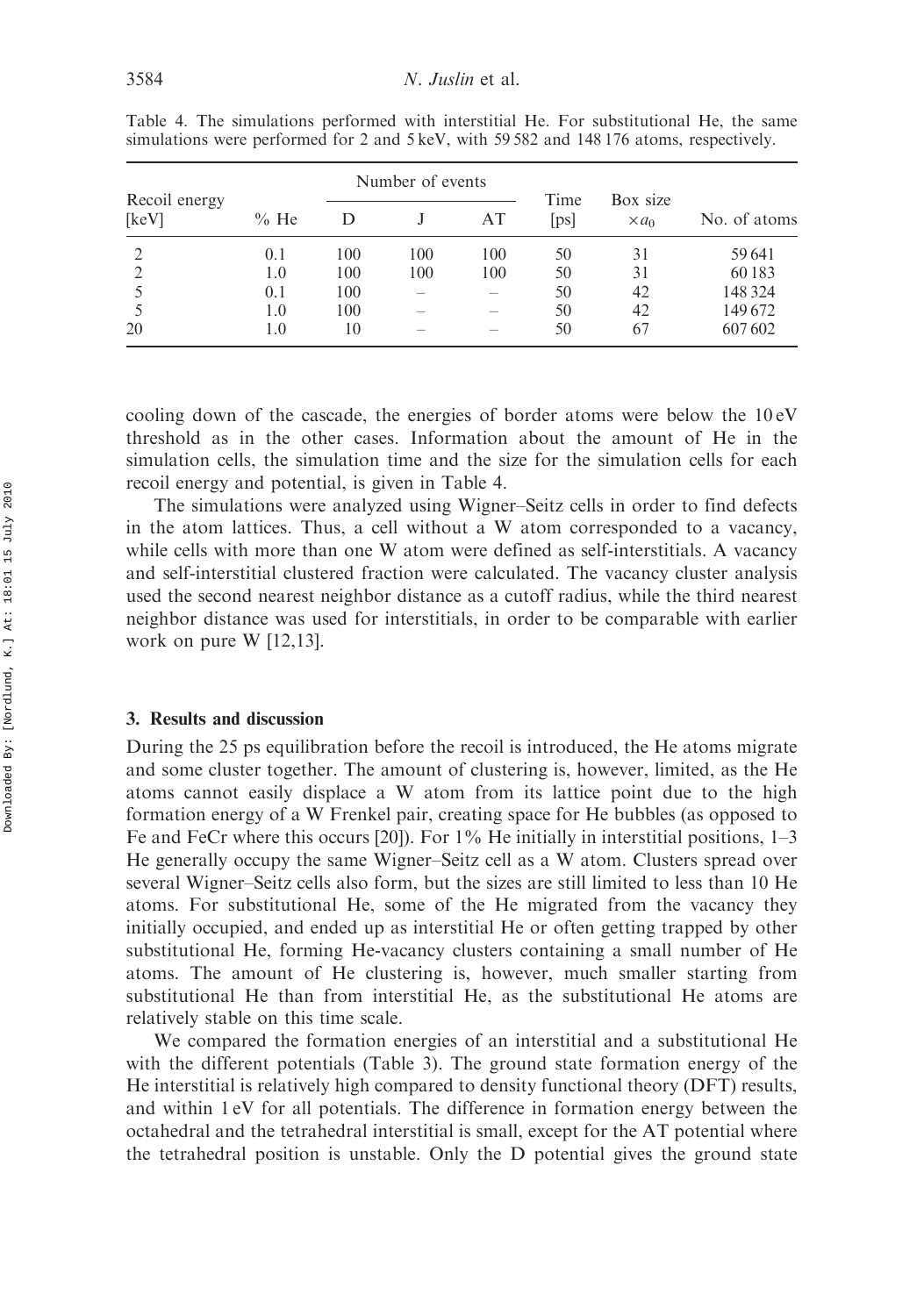position as tetrahedral as predicted by DFT, though significantly more unstable. The formation energy of the substitutional position is about 6.2 eV for AT and D and 4.2 eV for the J potential, which is due to the low formation energy of the vacancy for that potential [17]. Compared to DFT results, the formation energy of the substitutional interstitial is closest for the J potential results, the difference in energy between interstitial and substitutional is best with the AT potential and the ground state position of the interstitial is correct only for the D potential. Thus the basic defect properties do not show that one potential would be superior to the others for studying He in W.

The three different W–W potentials were compared for  $2 \text{ keV}$  cascades with  $1\%$ He. This energy was chosen, as it is the highest energy for which results for pure W exist for all the potentials [12,13]. A higher energy means more damage and thus a more discernable difference between the potentials due to the effect of He on the damage.

As can be seen in Table 1, in the case of 1.0% He initially in interstitial positions, all three potentials agree that there is more total damage in the W matrix, given by the number of Frenkel pairs formed due to the cascade. This can be understood by the binding of He to vacancies and W interstitials, reducing the mobility of the interstitials and making it less energetically favorable for W interstitials to recombine with the vacancies, as He atoms go into vacancies and a kick-out mechanism is needed to recombine. From the time the heat spike recrystallizes, almost all remaining vacancies are filled with one or more He. Lucas and Schäublin explain the similar effect seen in Fe by He strongly binding to and stabilizing intersterstitial clusters [19], but as discussed in the following paragraph, in tungsten–helium the clustering of self-interstitial atoms (SIA) is close to that in pure W. In FeCr, where the clustering of self-interstitial atoms is increased as in Fe, a fast binding of He to vacancies formed in the cascade was also observed [20]. In all these materials, the effect of He on the recombination mechanism seems to be governed by binding of He to all defects in the metal matrix, though the binding to and stabilizing of SIA clusters is different in Fe and W. It should, however, be noted that the cooling down and recombination of a heat spike is a complicated combination of several processes over a large temperature scale. With the J potential, the effect is considerably higher than for the other potentials. This is due to the stability of the substitutional, which means that the He atoms are more prone to bind to the vacancies.

An interesting difference between the potentials appears in the clustering of vacancies and self-interstitials in the W matrix for 2 keV cascades. For pure W, the clustering is similar for the potentials, 20–30% for all cases as shown in Table 2. With 1.0% He, the amount of vacancy clustering for the AT and the J potentials is reduced to about 4% and 7%, respectively, while it remains the same for D. The interstitial clustering is almost the same as for pure W, though slightly reduced. This difference in vacancy clustering between the potentials is not easily explained by the W–W potentials or the behavior of single He defects, and analyzing how the He atoms affect the clustering during the cooling down of the heat spike is not trivial. Thus it is difficult to estimate which potential describes the clustering best.

For substitutional He, the number of Frenkel pairs decreases for 1% He (Table 5). As the heat spike cools down, all the He atoms will not recombine with a vacancy to form substitutional He and thus there are more vacancies for the W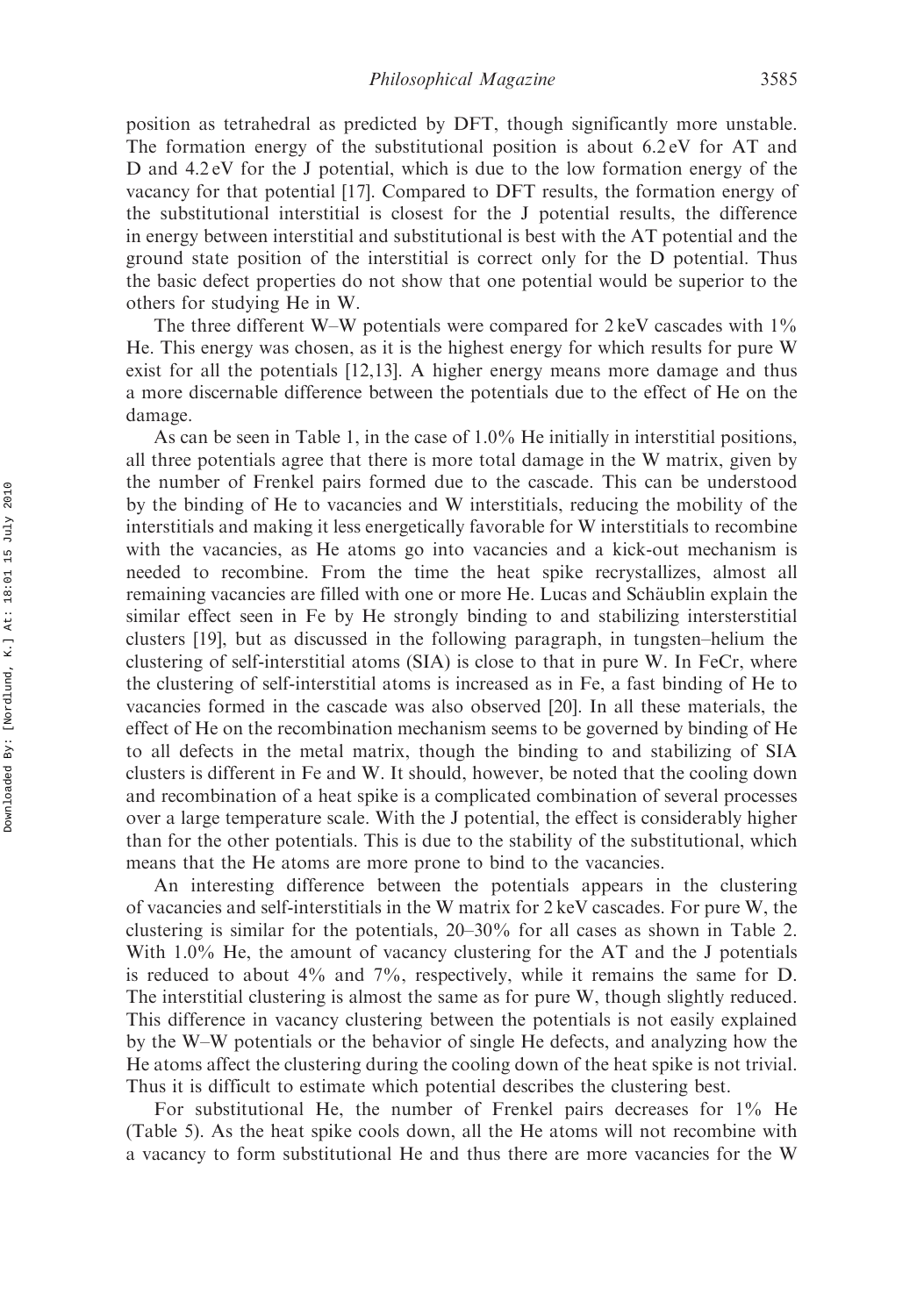Table 5. The number of Frenkel pairs with He initially in substitutional positions. The results for pure W are, for the D potential from Ref. [12] and for the AT and J potentials from Ref. [13].

| $2 \text{ keV}$<br>AT<br>D | Pure<br>$2.6 \pm 0.1$<br>$3.6 \pm 0.3$<br>$2.8 \pm 0.1$ | $0.1\%$ He<br>$1.8 \pm 0.1$<br>$3.5 \pm 0.2$<br>$3.6 \pm 0.1$ | $1.0\%$ He<br>$0.3 \pm 0.05$<br>$1.5 \pm 0.1$<br>$1.7 \pm 0.1$ |
|----------------------------|---------------------------------------------------------|---------------------------------------------------------------|----------------------------------------------------------------|
| 5 keV<br>D                 | $7.5 \pm 0.7$                                           | $7.8 \pm 0.2$                                                 | $2.0 \pm 0.1$                                                  |



Figure 1. The number of Frenkel pairs formed for different recoil energies and He contents using the D potential. The results for pure W are from Ref. [12]. The error bars for the results in this work are of the size, or smaller, than the markers, and have been left out for clarity. The errors are given in Tables 1 and 5.

atoms to recombine with. This reduces the overall number of Frenkel pairs formed in the cascade. For the AT potential almost all damage recombines. For 0.1% He, the effect is much smaller. For the D potential the results are within the statistical error of pure W, and for the J potential the number of Frenkel pairs is even increased to a similar value to that for  $0.1\%$  interstitial He, though in this case the result for pure W appears to be quite low.

For the D potential, the behavior at higher recoil energies was studied. As expected, the number of Frenkel pairs increases with the recoil energy for 1% interstitial He initially. The slope in a log plot remains almost the same as for pure W (Figure 1) and the number of Frenkel pairs is significantly higher than in pure W, especially at higher energies. The clustering of vacancies (Figure 2) and selfinterstitials (Figure 3) is close to that in pure W for the recoil energies studied. For 1% substitutional He, we note that the number of Frenkel pairs for 5 keV cascades is reduced to almost the same number as for 2 keV cascades, 2.0 and 1.5 respectively.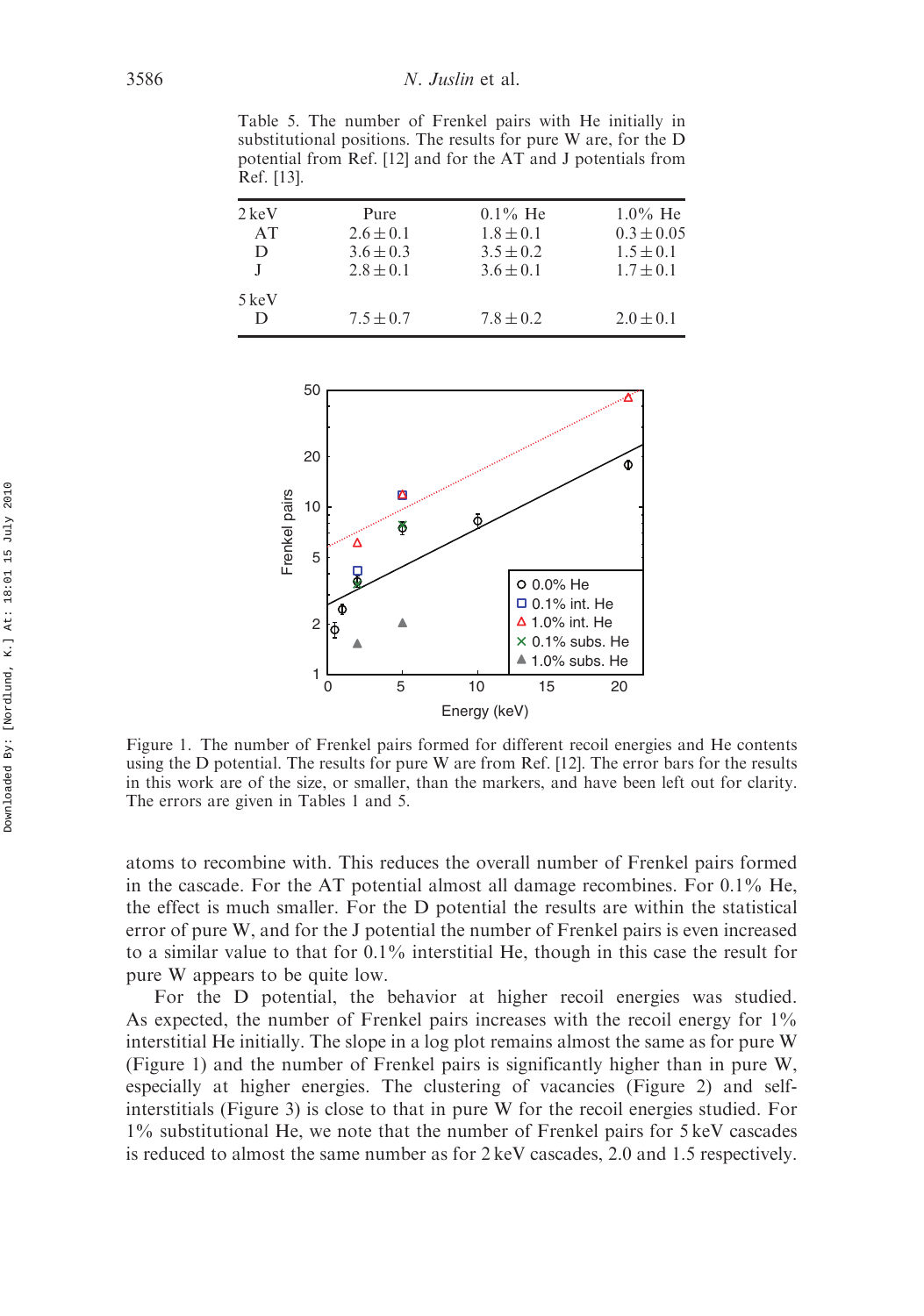

Figure 2. The clustered fraction, in %, of vacancies in the W matrix for the D potential. A vacancy belongs to a cluster if it is within second nearest neighbor distance of another vacancy. The results for pure W are from Ref. [12].



Figure 3. Self-interstitial clustered fraction, in %, for the D potential. An interstitial belongs to a cluster if it is within third nearest neighbor distance of another interstitial. The results for pure W are from Ref. [12].

Generally the effect of He concentration is that the more He in the system, the larger the difference compared to pure W. Both for interstitial and substitutional He, the results are close to those in pure W for 0.1% He and significantly different for 1.0% He. There is a rather surprising exception to this. The number of Frenkel pairs for the 5 keV cascade with 0.1% interstitial He is the same as with 1% He down to two decimals of accuracy. The interstitial clustering, on the other hand, is much lower in this case than for both 1% and 0% He. The recombination results in a more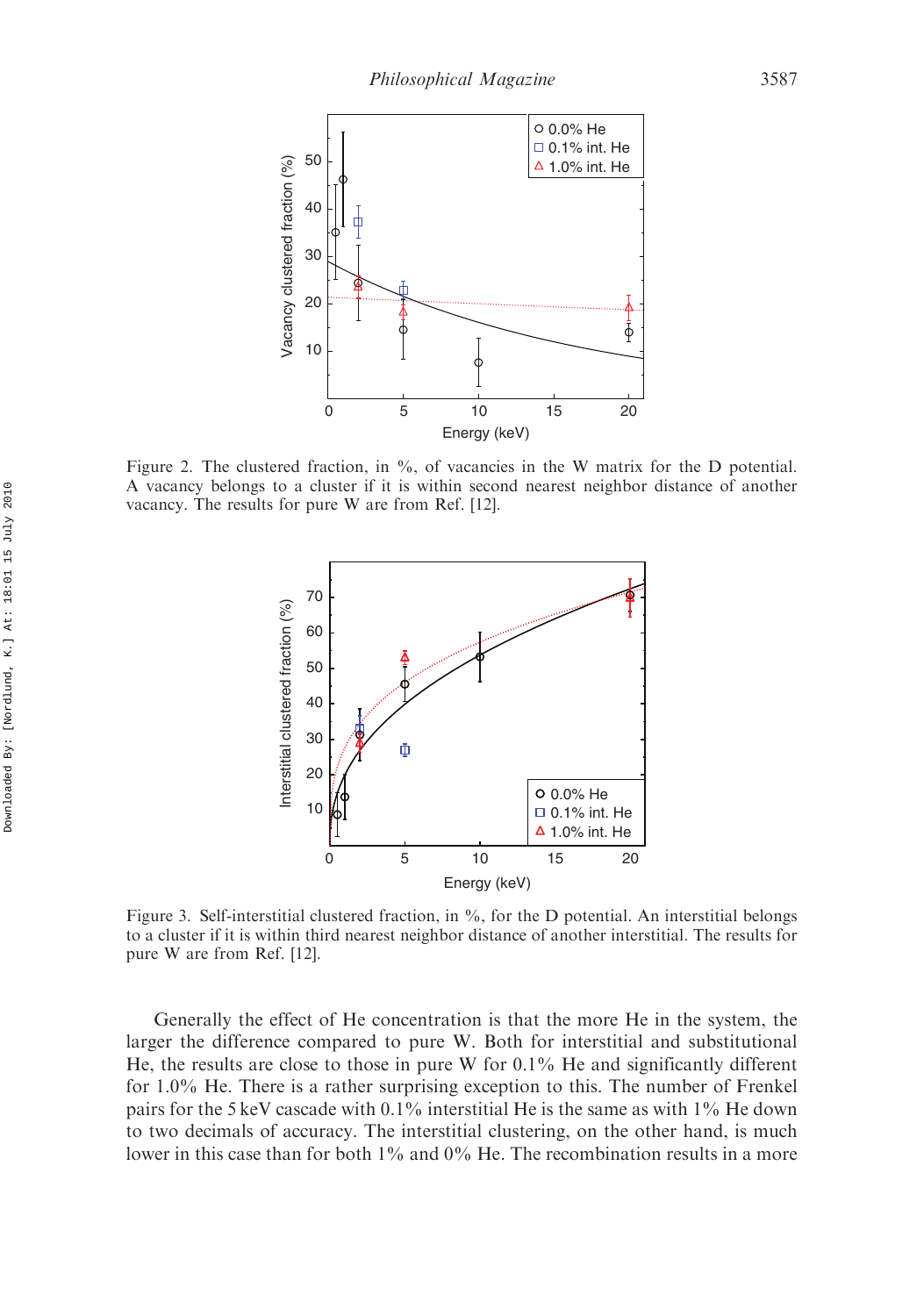spread out interstitial configuration for the 0.1% case, though the mechanism behind this is unclear. It can be noted that for pure W [12] the number of Frenkel pairs is also quite high for 5 keV cascades, almost as high as for 10 keV, with an apparent change in the recoil energy dependence between a low and a high energy region. This indicates that there could be a change in the recombination mechanisms at about 5 keV for the D potential. This is an interesting venue for future studies, both for the pure material and for the effect of He concentration.

While the composition and structure of a real divertor material is more complicated, with He bubbles, other impurity atoms, surfaces and grain boundaries, the mechanisms of how He affects the recombination in W for this simplistic view of initially interstitial or substitutional He can be expected to exist in a real material. As the He concentrations approach 1 at.%, the effect on cascades in a real material is likely to be appreciable, as the effect is dramatic for both cases studied here, He initially in interstitial and in substitutional positions.

#### 4. Conclusions

We have simulated the effect of helium on the primary damage formed in displacement cascades in tungsten. Three W–W potentials have been compared and while there are differences, it is not clear which potential describes He in W best. The present He–W potential overestimates the formation energy of He interstitials for all the W–W potentials, in comparison with DFT data from the literature. The W–W potentials especially differ when looking at the clustering of vacancies from a cascade with He present, with large differences compared to the results for pure W, where it is relatively similar.

All potentials predict that the overall effect of He is that He in initially interstitial positions increases the number of Frenkel pairs in the W matrix and substitutional He reduces it. Especially at higher He concentrations and recoil energies the effect is significant. The increase due to interstitial He is explained by He entering the vacancies produced as the heat spike cools down, reducing the recombination of tungsten interstitials. For substitutional He, the opposite takes place, as some He become interstitial or clusters with other He, thus leaving more vacancies for the W interstitials to recombine with.

# Note

1. K. Nordlund: PARCAS computer code. The main principles of the molecular dynamics algorithms are presented in [24,25]. The adaptive time step and electronic stopping algorithms are the same as in [26].

#### References

- [1] ITER Physics Basis Editors, ITER Physics Expert Group Chairs and Co-Chairs and ITER Joint Central Team and Physics Integration Unit, Nuclear Fusion 39 (1999) p.2137.
- [2] Progress in the ITER Physics Basis Editors, Nuclear Fusion 47 (2007) p.1.
- [3] C.H.M. Broeders and A.Y. Konobeyev, Nucl. Instr. Meth. Phys. Res. B 234 (2005) p.387.